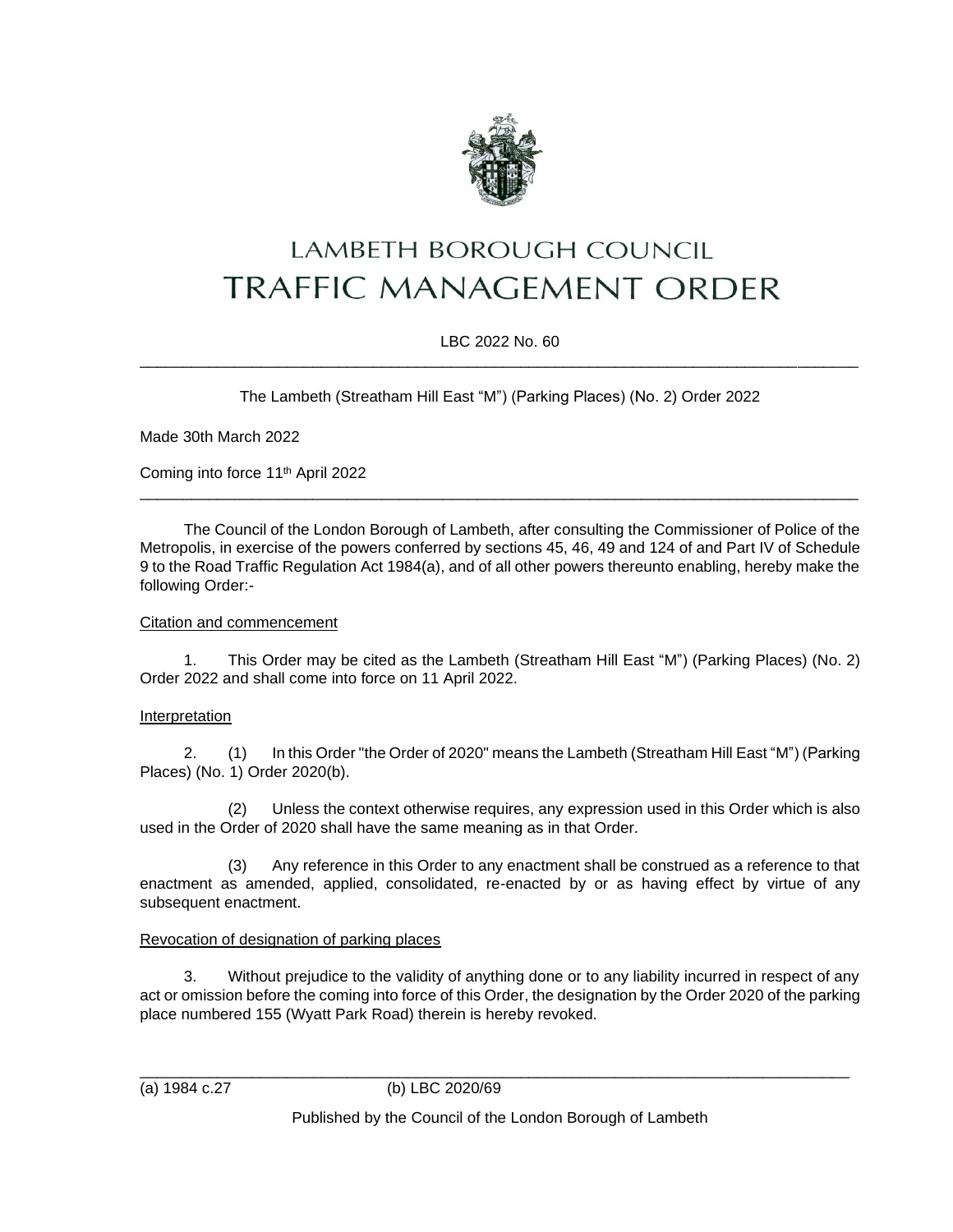## Designation of parking places and application of the Order of 2020 thereto

4. (1) Each area on a highway comprising a length of carriageway of a street specified in column 2 of the Schedule to this Order and bounded on one side of that length by the edge of the carriageway and on the other sides by a white line marking is designated as a parking place.

(2) The reference in this Article to a white line marking shall be construed as a reference to the white line marking (either broken or continuous) provided for in Schedule 7 to the Traffic Signs Regulations and General Directions 2016(a) or, if applicable, authorised by the Secretary of State by virtue of section 64 of the Road Traffic Regulation Act 1984.

(3) The provisions of the Order of 2020 (other than Articles 3 and 16) shall apply to the areas designated as parking places by this Order as if in those provisions any reference to a parking place included a reference to an area designated as a parking place by this Order and as if any reference to Schedule 1 of the Order of 2020 included a reference to the Schedule to this Order.

Placing of traffic signs, etc.

- 5. The Council shall:-
	- (a) place and maintain traffic signs indicating the limits of each parking place referred to in the Schedule to this Order;
	- (b) place and maintain in or in the vicinity of each parking place referred to in the Schedule to this Order traffic signs indicating that such parking place may be used during the permitted hours for the leaving only of the vehicles specified in Article 4(2) of the Order of 2020;
	- (c) carry out such other works as is reasonably required for the purposes of the satisfactory operation of each parking place referred to in the Schedule to this Order.

Dated this thirtieth day of March 2022.

Ben Stevens Highway Network Manager

\_\_\_\_\_\_\_\_\_\_\_\_\_\_\_\_\_\_\_\_\_\_\_\_\_\_\_\_\_\_\_\_\_\_\_\_\_\_\_\_\_\_\_\_\_\_\_\_\_\_\_\_\_\_\_\_\_\_\_\_\_\_\_\_\_\_\_\_\_\_\_\_\_\_\_\_\_